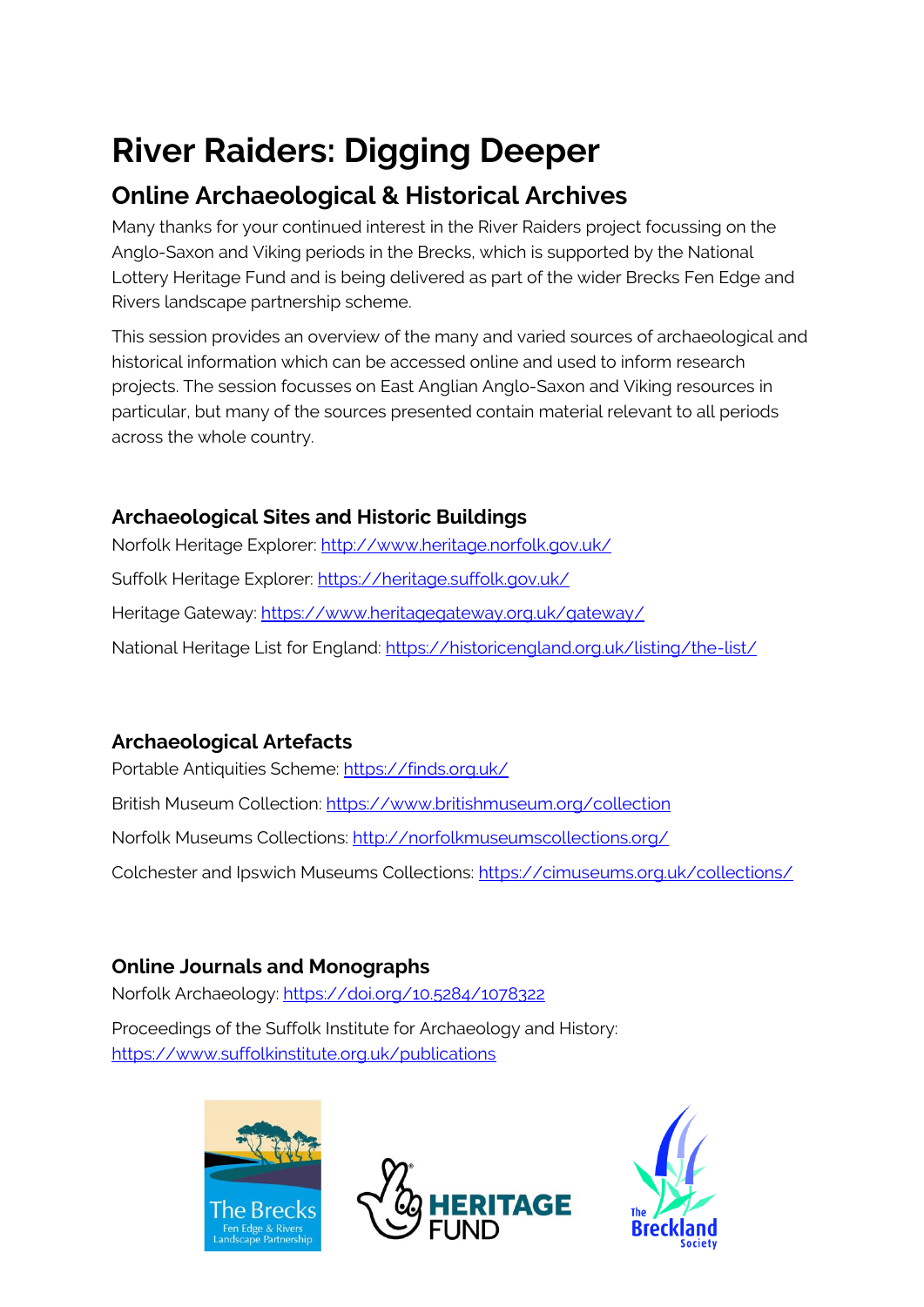East Anglian Archaeology Monographs:<http://eaareports.org.uk/>

Medieval Archaeology (1–50): [https://archaeologydataservice.ac.uk/archives/view/med\\_arch/volumes.cfm](https://archaeologydataservice.ac.uk/archives/view/med_arch/volumes.cfm)

#### **Aerial Photographs and Old Maps**

Britain from Above:<https://britainfromabove.org.uk/> National Library of Scotland:<https://maps.nls.uk/> Old Maps:<https://www.old-maps.co.uk/> The Genealogist (Tithe Maps):<https://www.thegenealogist.co.uk/> Norfolk Historic Map Explorer:<http://www.historic-maps.norfolk.gov.uk/mapexplorer/> Google Earth Pro:<http://www.google.co.uk/earth/versions/> Lidar (Environment Agency): <https://environment.data.gov.uk/DefraDataDownload/?Mode=survey> Lidar (Brecks): [http://www.breakingnewground.org.uk/our-projects/a-future-for](http://www.breakingnewground.org.uk/our-projects/a-future-for-all/revealing-the-landscape-lidar/)[all/revealing-the-landscape-lidar/](http://www.breakingnewground.org.uk/our-projects/a-future-for-all/revealing-the-landscape-lidar/)

## **Historical Documents**

Norfolk Record Office[: https://www.archives.norfolk.gov.uk/](https://www.archives.norfolk.gov.uk/)

Suffolk Archives:<https://www.suffolkarchives.co.uk/>

The National Archives:<https://www.nationalarchives.gov.uk/>

British Library (Manuscripts):<https://www.bl.uk/manuscripts/>

Parker Library, Corpus Christi College:<https://parker.stanford.edu/parker/>

Cambridge Digital Library:<https://cudl.lib.cam.ac.uk/>

The Morgan Library and Museum: [https://www.themorgan.org/collection/Life-and-](https://www.themorgan.org/collection/Life-and-Miracles-of-St-Edmund)[Miracles-of-St-Edmund](https://www.themorgan.org/collection/Life-and-Miracles-of-St-Edmund)

Lydgate's *Life of Edmund*:

[http://www.bl.uk/manuscripts/FullDisplay.aspx?ref=Harley\\_MS\\_2278](http://www.bl.uk/manuscripts/FullDisplay.aspx?ref=Harley_MS_2278)

Bede's *Historia Ecclesiastica Gentis Anglorum (Ecclesiastical History of the English People):* [http://www.bl.uk/manuscripts/FullDisplay.aspx?ref=Cotton\\_MS\\_Tiberius\\_C\\_II](http://www.bl.uk/manuscripts/FullDisplay.aspx?ref=Cotton_MS_Tiberius_C_II)





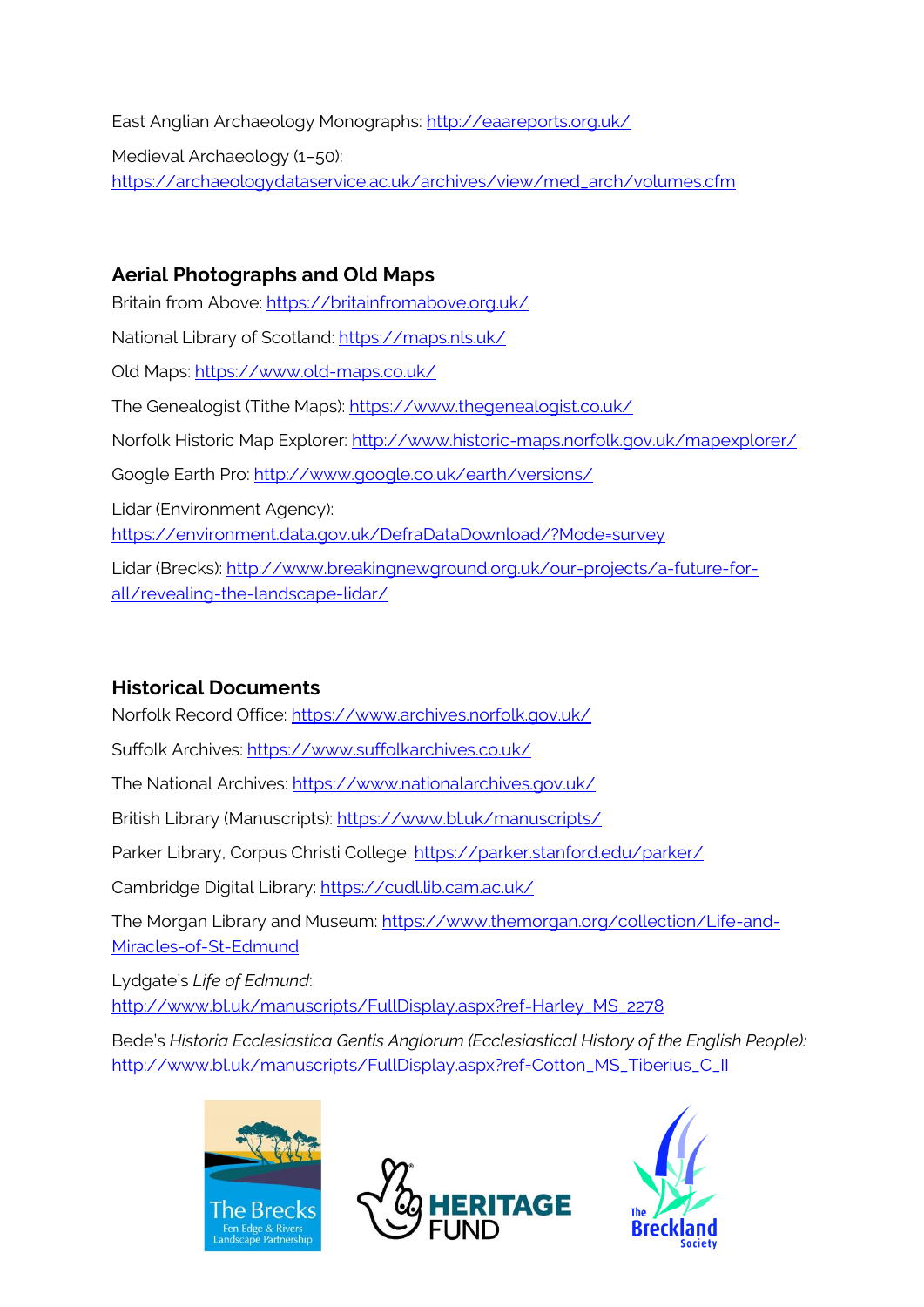Beowulf:

[http://www.bl.uk/manuscripts/FullDisplay.aspx?ref=Cotton\\_MS\\_Vitellius\\_A\\_XV](http://www.bl.uk/manuscripts/FullDisplay.aspx?ref=Cotton_MS_Vitellius_A_XV) and/or <http://ebeowulf.uky.edu/ebeo4.0/start.html>

The Anglo-Saxon Chronicle

- Parker Chronicle (A-text):<https://parker.stanford.edu/parker/catalog/wp146tq7625>
- Abingdon Chronicle I (B-text): [http://www.bl.uk/manuscripts/FullDisplay.aspx?ref=Cotton\\_MS\\_Tiberius\\_A\\_VI](http://www.bl.uk/manuscripts/FullDisplay.aspx?ref=Cotton_MS_Tiberius_A_VI) • Abingdon Chronicle II (C-text):
- [http://www.bl.uk/manuscripts/FullDisplay.aspx?ref=Cotton\\_MS\\_Tiberius\\_B\\_I](http://www.bl.uk/manuscripts/FullDisplay.aspx?ref=Cotton_MS_Tiberius_B_I) • Worcester Chronicle (D-text):
- [http://www.bl.uk/manuscripts/FullDisplay.aspx?ref=Cotton\\_MS\\_Tiberius\\_B\\_IV](http://www.bl.uk/manuscripts/FullDisplay.aspx?ref=Cotton_MS_Tiberius_B_IV) • Peterborough (or Laud) Chronicle (E-text):
- <https://digital.bodleian.ox.ac.uk/objects/6272311c-058d-417a-8e21-05e463b4f1f9/> • Bilingual Canterbury Epitome (F-text):
- [https://www.bl.uk/manuscripts/FullDisplay.aspx?ref=Cotton\\_MS\\_Domitian\\_A\\_VIII](https://www.bl.uk/manuscripts/FullDisplay.aspx?ref=Cotton_MS_Domitian_A_VIII)

Domesday Book:<https://www.nationalarchives.gov.uk/domesday/>

#### **Scanned Books and Theses**

The Internet Archive:<https://archive.org/>

Google Books:<https://books.google.co.uk/>

Academia:<https://www.academia.edu/>

Victoria County History: [https://www.history.ac.uk/research/victoria-county](https://www.history.ac.uk/research/victoria-county-history/county-histories-progress)[history/county-histories-progress](https://www.history.ac.uk/research/victoria-county-history/county-histories-progress)

British Library (Theses):<https://ethos.bl.uk/Home.do>

#### **Online Lectures**

Society of Antiquaries of London[: https://www.youtube.com/user/SocAntiquaries/](https://www.youtube.com/user/SocAntiquaries/)

Royal Archaeological Institute:<https://www.royalarchinst.org/rai-lectures-online>

British Museum:<https://www.youtube.com/user/britishmuseum>

Abbey of St Edmund Heritage Partnership: [https://www.abbeyofstedmund.org.uk/rise](https://www.abbeyofstedmund.org.uk/rise-to-ruins/)[to-ruins/](https://www.abbeyofstedmund.org.uk/rise-to-ruins/)

Rendlesham Revealed:<https://heritage.suffolk.gov.uk/rendlesham-behind-the-scenes>